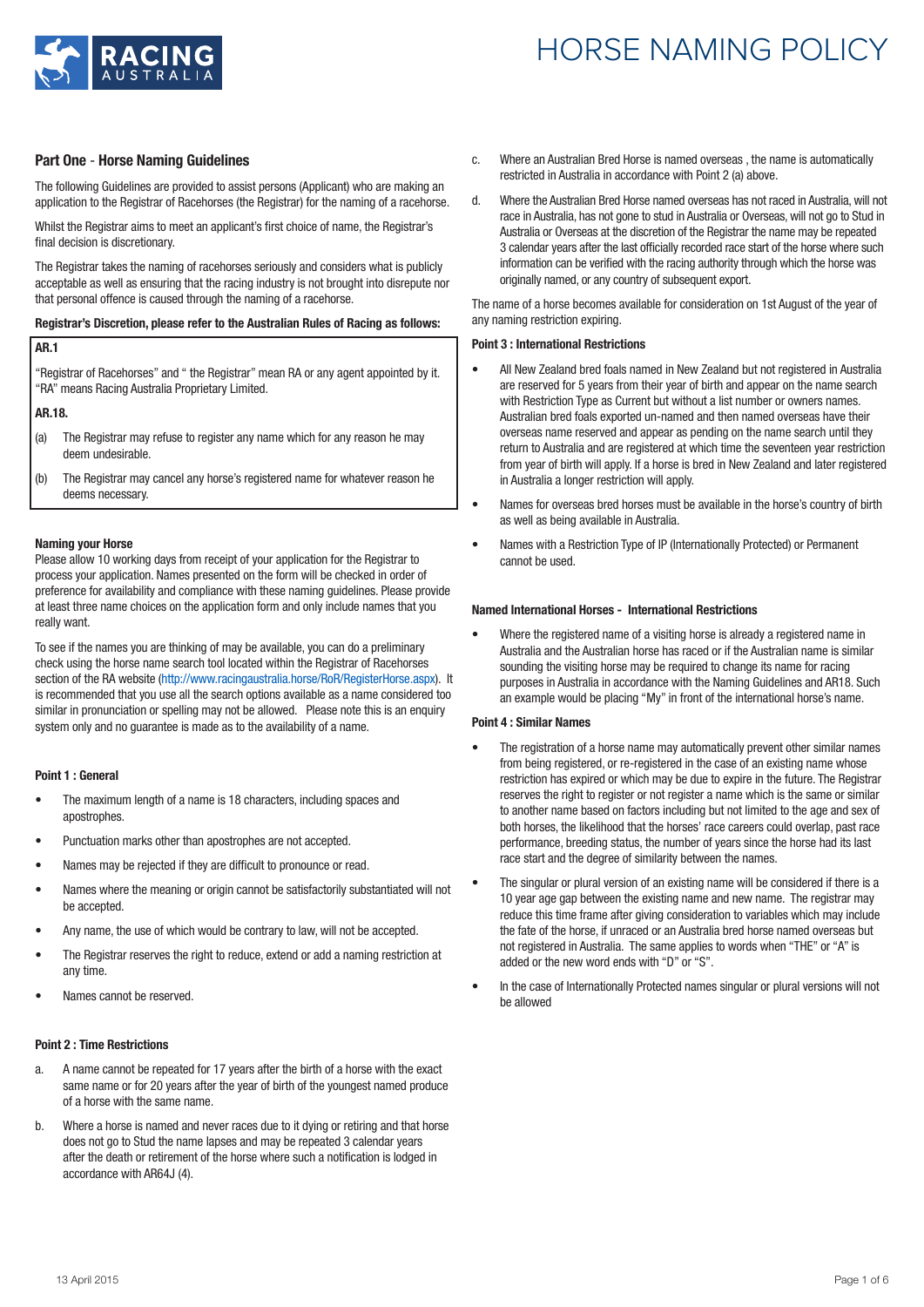

#### **Point 5 : Unacceptable Names**

The Registrar will use its discretion under AR18 to refuse the following names for registration.

### *Offensive Names*

- Names which, either on their own or in the context of the sire and/or dam's name:
	- are suggestive, scandalous or have a vulgar or obscene meaning;
	- are considered in poor taste;
	- may be offensive or appear to be designed to harass, humiliate or disparage a specific individual or a religious, political, ethnic or other group; and
	- which have the potential to create controversy under current social standards, will not be accepted. This applies to words written in English and other languages.

### *Point 6 : Use of Numbers*

• Names made up entirely of numbers e.g. ONE, TWO, THREE, FIRST, SECOND, THIRD, SEVENTY EIGHT, will not be accepted for registration.

### *Point 7 : References to Persons*

- Except at the discretion of the Registrar, names that are or could be the name of a person whether that person is living or not, will not be accepted. This includes but is not limited to combinations of first names and surnames e.g. JOHN SMITH and HAROLD HOLT, stage, screen and pen names e.g MARILYN MONROE, nicknames e.g. CHOPPER REID and FATTY ARBUCKLE. Two first names may be considered provided that they are not construed as an obvious given name and surname e.g. BETTY SUE. Consideration will also be given to the use of names of ancient historical figures e.g. TUTANKHAMUN.
- Running a first name and surname together without a space or changing the spelling slightly will not be accepted.
- Initials accompanying a surname will not be accepted.
- The Registrar reserves the right to refuse names which may identify a person (public figure or otherwise).

### *Point 8 : Letters and Grammar*

The Registrar encourages the correct use of grammar.

- Single letters and abbreviations such as FBI, UFO, X RAY, COMPANY B etc. will not be accepted. Single letters such as "A" and "I" are acceptable as they are deemed to be words.
- The Registrar may refuse to register a name containing multiple words run together if it is difficult to decipher. For ease of pronunciation and to avoid confusion the Registrar encourages the use of spaces between words.

### *Point 9 : Brands and Company Names*

The Registrar reserves the right to refuse names:

- that have a commercial, artistic or creative significance including but not limited to the names of well-known organisations, companies and brands;
- are registered company or business names; or
- are registered trade marks, pending applications to register trade marks and common law trade marks.

The Registrar will consider accepting the name of a charity as a Proposed Name for a horse only if the charity has provided its written consent and that the Proposed Name does not include a commercial entity's name or commercial branding references.

The proposed name must not have the potential to cause any perceived conflicts with any known race name in Australia or overseas nor racing sponsorship interests.

### **Point 10 : Racing References**

Names that may cause conflict with wagering or racing terms and/or that have the potential to cause confusion for racing administration and racegoers will not be accepted. Examples include:

- Features of a racecourse such as MOUNTING YARD or FINISHING POST
- Wagering terms such as TRIFECTA
- Names of race meetings such as GOLDEN SLIPPER

The Registrar of Racehorses reserves its right to refuse any name submitted on an application to register a racehorse under the Australian Rule of Racing 18.

The Registrar of Racehorses (Registrar) is owned and operated by Racing Australia Pty Ltd (RA). The Registrar is an entity as defined in the Australian Rules of Racing. In performing the duties of the Registrar, the Registrar is governed by the Australiana Rules of Racing as determined by the Australian Racing Board.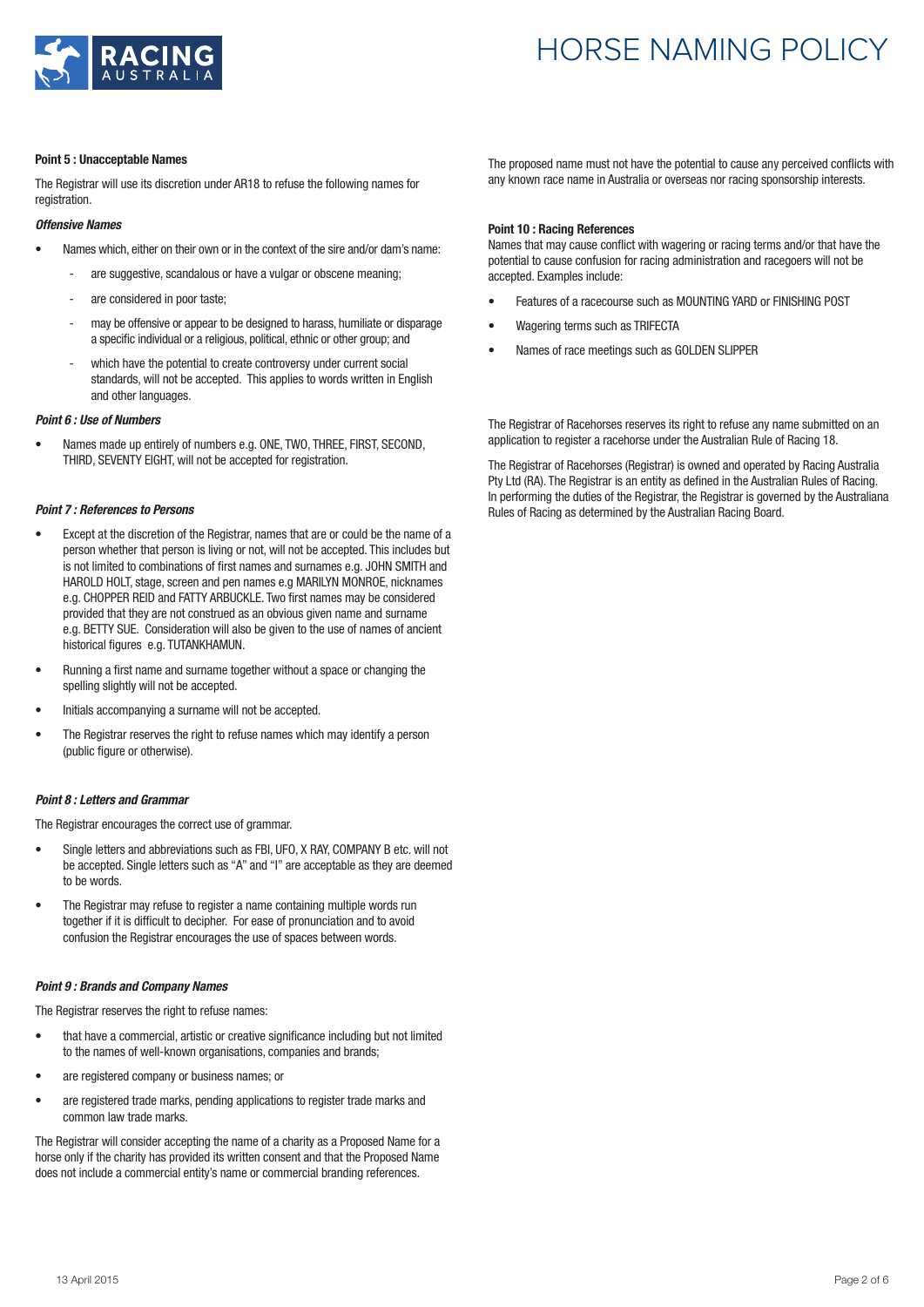

## **Part Two - Review of Decisions by the Registrar**

The following rules of the Australian Rules of Racing are relevant:

**AR.1**

"Registrar of Racehorses" and " the Registrar" mean RA or any agent appointed by it. "RA" means Racing Australia Proprietary Limited.

**AR.18.**

- (a) The Registrar may refuse to register any name which for any reason he may deem undesirable.
- (b) The Registrar may cancel any horse's registered name for whatever reason he deems necessary.

A person may contact the Registrar to:

- 1. query why his or her requested horse name was rejected by the Registrar, or to object to the rejection (SCENARIO A); or
- 2. lodge a complaint about a horse name that the Registrar has accepted (SCENARIO B).

In each scenario, the Registrar will follow the procedures set out below, which may include escalation to the Naming Review Committee. The Naming Review Committee generally comprises the following seven members of the Australian thoroughbred horseracing industry: the Chief Executive Officer of RA, the Chief Operating Officer of RA, the Chief Financial Officer of RA, the Manager Registrar of Racehorses of RA, the Team Leader Registrar of RA, the nominated Member of the RA Leadership Team and the nominated Member of the RA Digital Publishing & Service Centre Teams. However, the Registrar reserves the right to vary the composition of the Naming Review Committee if necessary. The composition of the Naming Review Committee is always intended to enable the Naming Review Committee to assess requested horse names and discuss the application of the published Horse Naming Guidelines from multiple points of view.

These procedures are designed to ensure that: (a) objections, queries and complaints are handled in a fair, consistent and professional manner; (b) any person with an objection or complaint is provided with an opportunity to present his or her case; and (c) objections, queries and complaints are escalated at appropriate times and in an appropriate manner.

Applicants must keep all correspondence and discussions between the Applicant and the Registrar, or between the Applicant and the Naming Review Committee, strictly confidential. Applicants must not disclose the details of any such correspondence or discussions to any third party. By engaging in either of the processes outlined below, Applicants will be deemed to have acknowledged, accepted and agreed to be bound by this paragraph.

### *Application Process for SCENARIO A*

- 1. The Applicant may telephone the Registrar on (02) 9551 7505, or send an email with the subject heading 'APPLICATION TO QUERY HORSE NAME DECISION' to registrationreview@racingaustralia.horse, and provide the following information:
	- (a) the name, email address and telephone number of the Applicant;
	- (b) the horse name for which the Applicant applied and any other necessary details about the choice of horse name such as background to why the choice of name was submitted; and
	- (c) any information the Applicant thinks that the Registrar should have considered when deciding the reject the horse name.
- 2. An officer or employee of RA will respond by explaining the ground(s) on which the Registrar rejected the horse name in accordance with the published Horse Naming Guidelines. The employee or officer may need to discuss the matter with his or her supervisor first, who may decide to overrule the decision of the Registrar based on the additional information provided by the Applicant.
- 3. If the Applicant is not satisfied with the explanation provided or decision made by the officer or employee of RA, the Applicant may apply for the original decision of the Registrar to be reviewed by the Naming Review Committee.
- 4. The Applicant will be given the opportunity to provide any additional information or arguments that the Applicant thinks the Naming Review Committee should take into account when deciding whether to affirm or overrule the original decision of the Registrar.
- 5. The Naming Review Committee will then review the original decision of the Registrar, and any decision made by the officer or employee of RA, in accordance with the published Horse Naming Guidelines and in light of any further information provided by the Applicant. Applicants should allow approximately 5 business days for the Naming Review Committee to come to a decision, although this process may be expedited in urgent circumstances.
- 6. The Registrar or the Naming Review Committee will communicate its decision to the Applicant by telephone or email, and disclose the ground(s) for rejection if the Naming Review Committee has decided to affirm the original decision of the Registrar. The decision of the Naming Review Committee will be final, and neither the Registrar nor the Naming Review Committee will enter into any further correspondence with the Applicant in relation to the matter.
- 7. At any point in the appeal process, the Registrar or the Naming Review Committee may request additional information from the Applicant before a decision can be made. The Registrar or the Naming Review Committee may, in its discretion, obtain the opinions or advice of other parties, including (without limitation) legal counsel, the Principal Racing Authorities, industry associations and language experts, to ensure that any decision made is informed, reasonable and legally justified.

### *Application Process for SCENARIO B*

- 1. The complainant may telephone the Registrar on (02) 9551 7505, or send an email with the subject heading 'APPLICATION TO QUERY HORSE NAME DECISION' to registrationreview@racingaustralia.horse, and provide the following information:
	- (a) the name, email address and telephone number of the complainant;
	- (b) the horse name for which the Applicant applied and any other necessary details about the choice of horse name such as background to why the choice of name was submitted; and
	- (c) the reasons why the complainant does not think the Registrar should have accepted the horse name.
- 2. An officer or employee of RA will respond by explaining why the Registrar accepted the horse name. The employee or officer may first need to discuss the matter with his or her supervisor, who may decide to overrule the decision of the Registrar based on the additional information provided by the Applicant.
- 3. If the complainant is not satisfied with the explanation provided or the decision made by the officer or employee of RA, the complainant may apply for the original decision of the Registrar to be reviewed by the Naming Review Committee.
- 4. The complainant will be given the opportunity to provide any additional information or arguments that the complainant thinks the Naming Review Committee should take into account when deciding whether to affirm or overrule the original decision of the Registrar.
- 5. The Naming Review Committee will then review the original decision of the Registrar, and any decision made by the officer or employee of RA, in accordance with the published Horse Naming Guidelines and in light of any further information provided by the complainant. Complainants should allow approximately 5 business days for the Naming Review Committee to come to a decision, although this process may be expedited in urgent circumstances.
- 6. The Registrar or the Naming Review Committee will communicate its decision to the complainant by telephone or email, and disclose the reason(s) for its decision. The decision of the Naming Review Committee will be final, and neither the Registrar nor the Naming Review Committee will enter into any further correspondence with the complainant in relation to the matter.
- 7. At any point in the appeal process, the Registrar or the Naming Review Committee may request additional information from the complainant before a decision can be made. The Registrar or the Naming Review Committee may, in its discretion, obtain the opinions or advice of other parties, including (without limitation) legal counsel, the Principal Racing Authorities, industry associations and language experts, to ensure that any decision made is informed, reasonable and legally justified.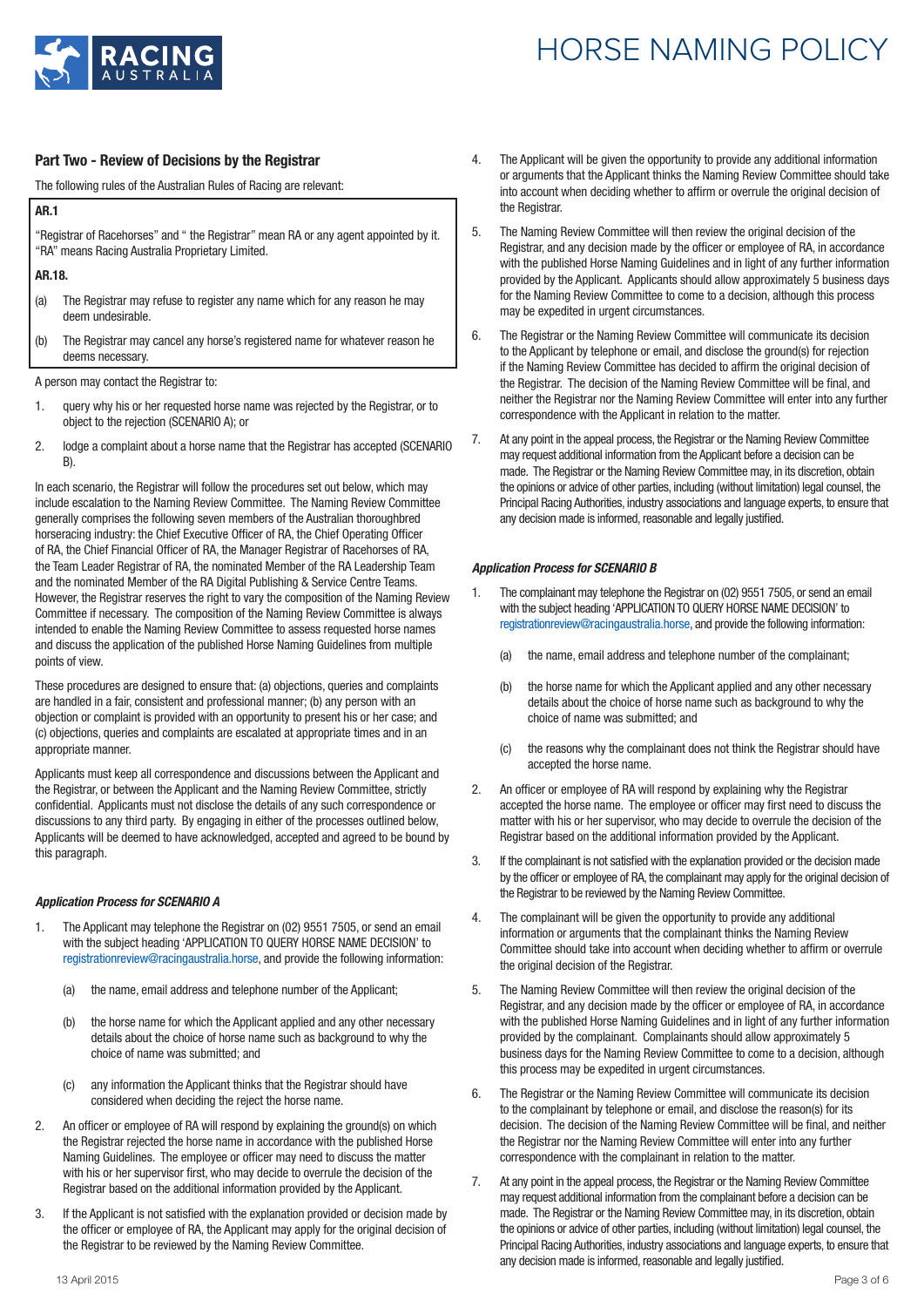

## **Part Three - Intellectual Property Rights Application Process**

The following guidelines are designed to assist a registered horse owner who requires additional intellectual property protection for the name, image, jockey silk design and any other indicia associated with that horse (the *Horse Indicia*) beyond the licence they have already been granted by RA.

The Registrar will follow the procedures set out below, which may include escalation to Intellectual Property Committee. The Intellectual Property Committee generally comprises the following three members of the Australian thoroughbred horseracing industry: the Chief Executive Officer of RA, the Chief Operating Officer of RA and the Chief Financial Officer of RA. However, the Registrar reserves the right to vary the composition of the Intellectual Property Committee if necessary. The composition of the Intellectual Property Committee is always intended to enable the Intellectual Property Committee to assess additional intellectual property protection by the owner.

These procedures are designed to ensure that: owners are provided with an opportunity to present his or her case; and that applications are escalated at appropriate times and in an appropriate manner.

Applicants must keep all correspondence and discussions between the Applicant and the Registrar, or between the Applicant and the Intellectual Property Committee, strictly confidential. Applicants must not disclose the details of any such correspondence or discussions to any third party. By engaging in either of the processes outlined below, Applicants will be deemed to have acknowledged, accepted and agreed to be bound by this paragraph.

### **AR.18A of the Australian Rules of Racing**

- 1. As a condition of the registration of a horse, and in consideration for registration of the horse, each owner (including future owners) of the horse:
	- (a) acknowledges that the Registrar, the Principal Racing Authorities and race clubs use the names, images, jockey silks and other indicia of horses for the purpose of administering, promoting and reporting on thoroughbred horse racing;
	- (b) agrees that the Registrar owns all right, title or interest (including but not limited to copyright, goodwill and reputation) in the name, image, jockey silks and any other indicia associated with the horse, whether existing before or after the horse is registered;
	- assigns to the Registrar  $-$  to the extent that the owner owns, by force of law, any right, title or interest (including but not limited to copyright) in the name, image, jockey silks and any other indicia associated with the horse, whether existing before or after the horse is registered – any and all such intellectual property rights:
	- (d) undertakes not to apply, or to authorise any other person to apply, to register the name, image, jockey silks or any other indicia associated with the horse as a trade mark; and

(e) undertakes not to assert or bring, or to authorise any other person to assert or bring, any claim of ownership of any intellectual property rights in the name, image, jockey silks or other indicia associated with the horse.

- 2. In consideration for the assignment and undertakings in AR.18(1), RA grants to the owner(s) a non-exclusive, royalty-free and non-transferable licence to:
	- (a) use the name, image, jockey silks and other indicia associated with the horse the subject of this form where RA owns the intellectual property in such indicia for any purpose related to racing, training, promoting and otherwise dealing with the horse, including merchandising; and
	- (b) sub-license the same to any other person.

For information about the reasons and purposes underpinning rule 18A, please refer to www.racingaustralia.horse/AboutUs/IndustryAnnouncements-24092012-Artical08.aspx.

## **Intellectual Property Rights in Horse Indicia**

One of the effects of rule AR.18A is that a registered horse owner must not:

- apply to register any Horse Indicia as a trade mark;
- assert or bring any claim of ownership of any intellectual property rights in Horse Indicia; or
- authorise any other person to do either of the above.

Under rule AR.18A(2), RA grants the owner(s) of a registered horse a non-exclusive, royalty-free and non-transferable licence to use the Horse Indicia (to the extent that RA owns the intellectual property in such Horse Indicia) for any purpose relating to racing, promoting or otherwise dealing with the horse, and to sub-license those rights to any other person.

RA acknowledges that there may be situations in which a registered horse owner may require greater intellectual property protection in addition to the licence granted under rule AR.18A(2). In those situations, owners may apply to RA in accordance with the process outlined below.

### **Application Process**

- 1. An owner may send an email to registrationip@racingaustralia.horse with the subject heading 'APPLICATION FOR INTELLECTUAL PROPERTY RIGHTS' with the following information:
	- (a) the name of the horse and any other necessary details about the horse;
	- (b) the name of the applicant and details of his or her proprietary interest in the horse;
	- (c) the Horse Indicia in which the applicant seeks intellectual property ownership (or other rights); and

(d) further details about the legitimate need for those rights, including all supporting documents.

- 2. An officer or employee of RA whose role is to process such applications will decide whether RA will grant any intellectual property rights, additional to the licence under rule AR.18A(2), to the applicant. Applicants should allow approximately 14 business days for RA to come to a decision, although this process may be expedited in urgent circumstances.
- 3. If the officer or employee rejects the application, RA will communicate this decision to the applicant by email and disclose the ground for rejection. If the officer or employee accepts the application, RA will communicate this decision to the applicant by email and outline the intellectual property rights that RA will grant to the applicant, as well as the conditions on which RA will grant such rights.
- 4. If the applicant wishes to appeal the decision on any ground, the applicant may appeal to the Intellectual Property Committee. The applicant is entitled to provide additional reasons and evidence of its legitimate need for intellectual property rights additional to the licence granted under rule AR.18A(2) before the Intellectual Property Committee makes its decision. Applicants should allow approximately 14 business days for the Intellectual Property Committee to come to a decision, although this process may be expedited in urgent circumstances. The decision of the Intellectual Property Committee will be final, and RA will not enter into any further correspondence with the applicant in relation to the application.
- 5. If the Intellectual Property Committee rejects the application, RA will communicate this decision to the applicant by email and disclose the ground for rejection. If the Intellectual Property Committee accepts the application, RA will communicate this decision to the applicant by email and outline the intellectual property rights that RA will grant to the applicant, as well as the conditions on which RA will grant such rights.
- 6. At any point in the application process, RA may request additional information and supporting documents from an applicant before the application can be processed or a decision can be made. RA will make any request for additional information and supporting documents by email.
- 7. Where necessary, RA will obtain legal advice to ensure that any decision made is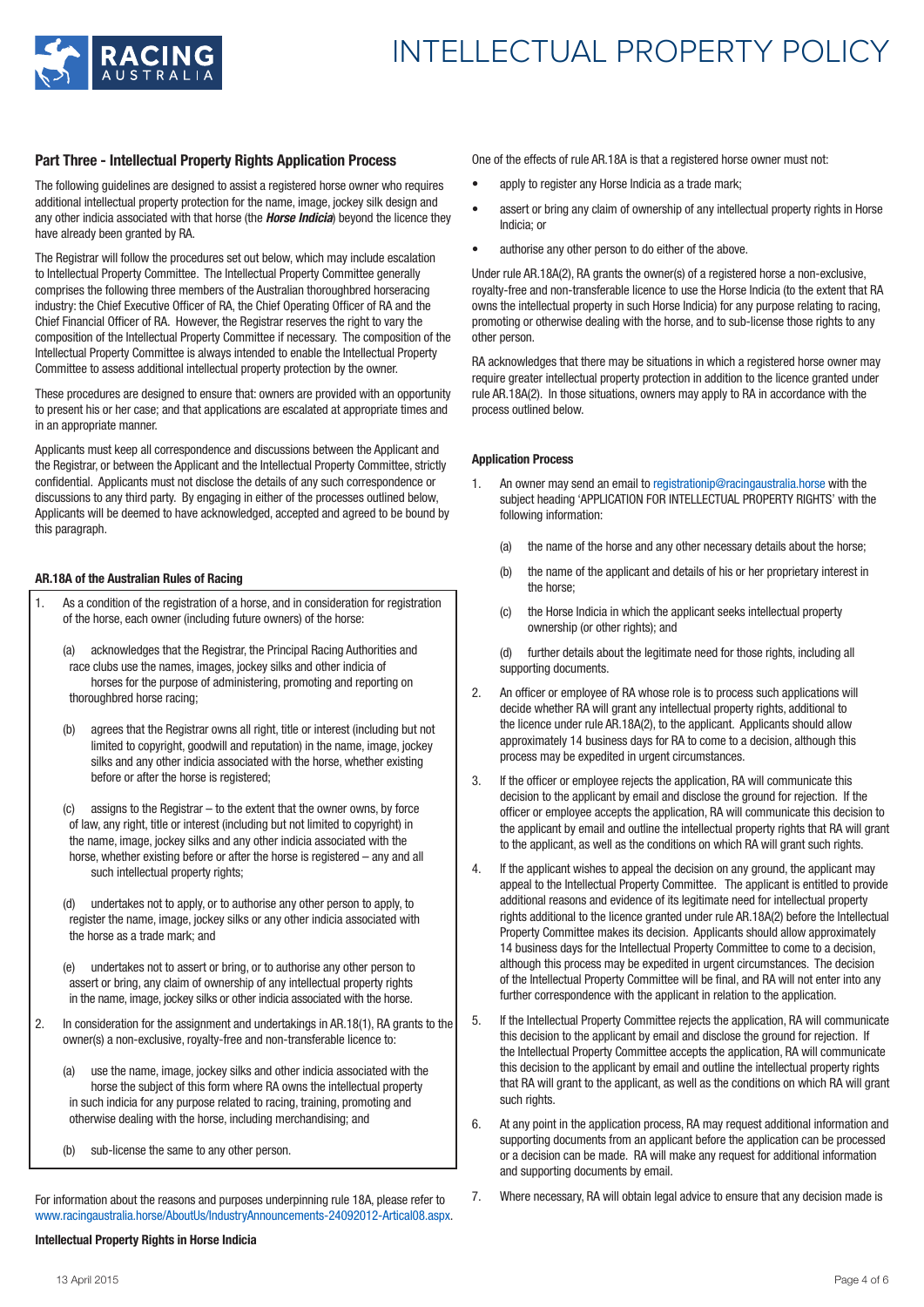

# INTELLECTUAL PROPERTY POLICY

informed, reasonable and legally justified.

This process is designed to ensure, as far as possible, that all applications are processed in a fair and consistent manner.

### **What constitutes a legitimate need?**

RA will grant intellectual property rights in Horse Indicia to an applicant in addition to the licence granted under rule AR.18A(2):

- where the applicant needs additional rights in order to pursue persons other than RA, the Principal Racing Authorities and Race Clubs for infringement of that intellectual property;
- where the applicant needs additional rights in order to race, train, promote and otherwise deal with the relevant horse, including by creating and selling merchandise; and
- in any other situation in which RA considers that the applicant legitimately needs additional rights.

### **Grounds for Rejection**

RA will reject an application where:

- the applicant is not a registered owner of the horse:
- the applicant did not own the relevant intellectual property prior to the introduction of rule AR.18A;
- RA does not hold the relevant intellectual property rights (whether because they were not effectively transferred to RA by rule AR.18A or otherwise) and therefore cannot grant them to the applicant; or
- RA decides that, while the applicant may consider it *desirable* to obtain intellectual property rights additional to the licence granted under rule AR.18A(2). there is no legitimate *need* to obtain such rights.

### **Grant of Intellectual Property Rights**

If RA accepts an application, RA will only grant the intellectual property rights that are absolutely necessary for the applicant to satisfy his or her legitimate need. This may involve RA assigning the relevant intellectual property to the applicant, or granting an exclusive licence of the relevant intellectual property to the applicant.

RA may grant the intellectual property rights subject to certain conditions, which may include (without limitation):

- that the applicant (and any other owner of the horse) enters into a formal legal agreement or deed with RA to effect the assignment or exclusive licence;
- that the applicant (and any other owner of the horse) assigns the intellectual property back to RA after his or her legitimate need is satisfied; and
- that the exclusive licence will expire once the legitimate need is satisfied.

### **Point 11 : Part Four - Dispute Section**

RA is currently reviewing and updating the published Registration Guidelines to add a new 'Dispute Section' detailing:

- (A) what action persons should take where a dispute occurs between owners; and
- (B) what action persons should take when a claim is made incorrect information has been provided to The Registrar.

Established process in relation to (A)and (B) is as follows:

- 1. The Registrar will place a bar on transfers or variations to the Registration records where it deems necessary or instructed to do so by Stewards until such time as the owners have resolved the dispute or a court of law has resolved the dispute. (Such a dispute may also be referred to the Stewards for further investigation by the local PRA)
- 2. The Registrar may refer the matter to the Stewards at the local PRA and assist the local PRA conduct an investigation as required. (Under the Rules of Racing the local PRA/Stewards have expansive powers to conduct an investigation and as such it is established protocol to refer such matters to the local PRA/Stewards when necessary)
- 3. The Registrar may at its discretion use its limited powers to resolve such matters, but this is limited under the Rules of Racing (AR15.(1) to request that the information be verified by statutory declaration

Such guidelines are indented to document established process and make it clearer to all parties the role of The Registrar.